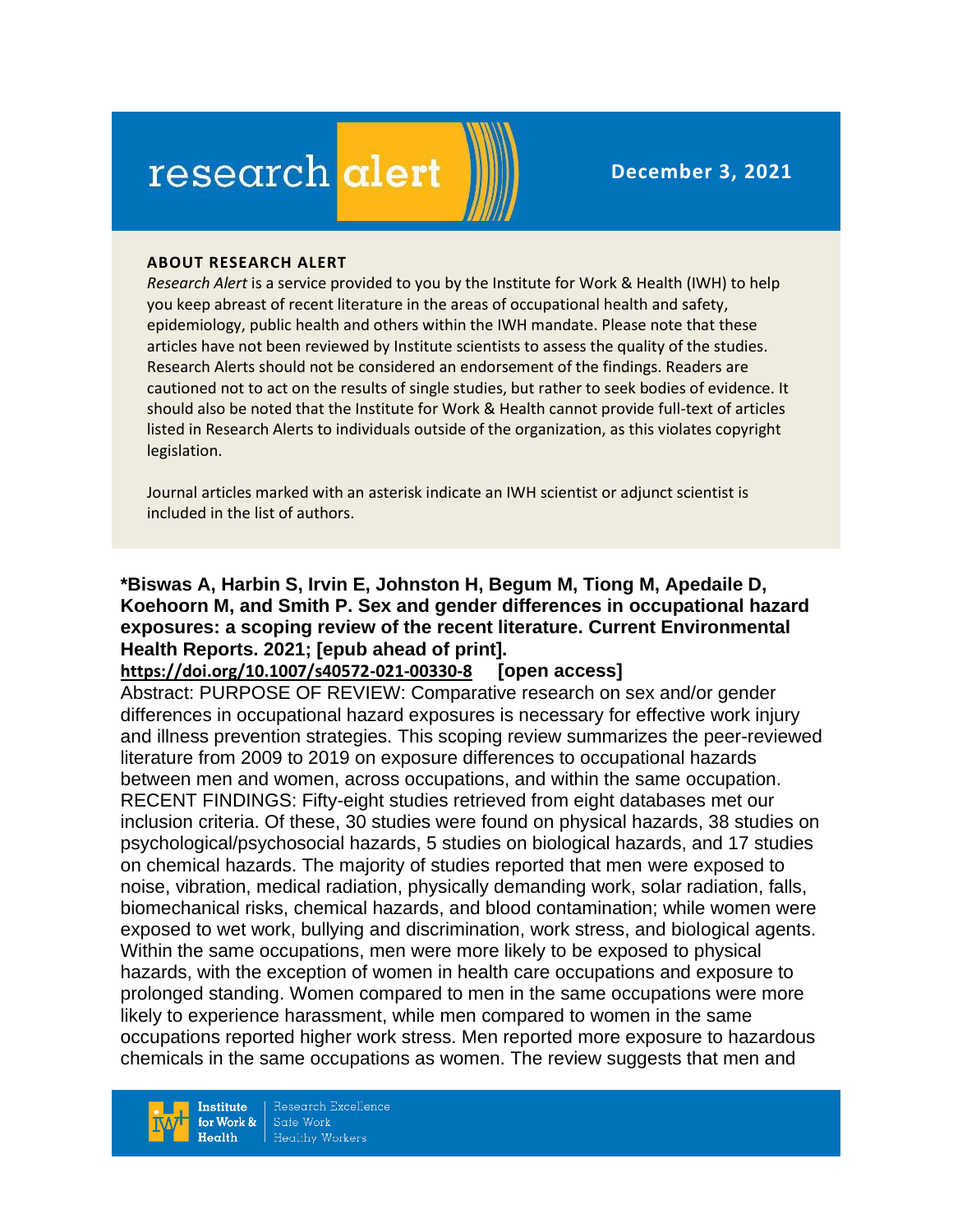women have different exposures to occupational hazards and that these differences are not solely due to a gendered distribution of the labor force by occupation. Findings may inform prevention efforts seeking to reduce gender inequalities in occupational health. Future research is needed to explain the reasons for sex/gender inequality differences in exposures within the same occupation

## **\*Hitzig SL, Jeyathevan G, Farahani F, Noonan VK, Linassi G, Routhier F, Jetha A, et al. Development of community participation indicators to advance the quality of spinal cord injury rehabilitation: SCI-High Project. Journal of Spinal Cord Medicine. 2021; 44(sup1):S79-S93.**

### **<https://doi.org/10.1080/10790268.2021.1955204>**

Abstract: Community participation following spinal cord injury/disease (SCI/D) can be challenging due to associated primary impairments and secondary health conditions as well as difficulties navigating both the built and social-emotional environment. To improve the quality of SCI/D rehabilitation care to optimize community participation, the SCI-High Project developed a set of structure, process and outcome indicators for adults with SCI/D in the first 18 months after rehabilitation admission. A pan-Canadian Working Group of diverse stakeholders: (1) defined the community participation construct; (2) conducted a systematic review of available outcomes and their psychometric properties; (3) constructed a Driver diagram summarizing available evidence associated with community participation; and (4) prepared a process map. Facilitated meetings allowed selection and review of a set of structure, process and outcome indicators. The structure indicator is the proportion of SCI/D rehabilitation programs with availability of transition living setting/independent living unit. The process indicators are the proportion of SCI/D rehabilitation inpatients who experienced: (a) a therapeutic community outing prior to rehabilitation discharge; and, (b) those who received a pass to go home for the weekend. The intermediary and final outcome measures are the Moorong Self-Efficacy Scale and the Reintegration to Normal Living Index. The proposed indicators have the potential to inform whether inpatient rehabilitation for persons with SCI/D can improve self-efficacy and lead to high levels of community participation post-rehabilitation discharge

## **Alkaissy M, Arashpour M, Wakefield R, Hosseini R, and Gill P. The cost burden of safety risk incidents on construction: a probabilistic quantification method. Risk Analysis. 2021; [epub ahead of print].**

## **<https://doi.org/10.1111/risa.13865>**

Abstract: The construction sector is vulnerable to safety risk incidents due to its dynamic nature. Although numerous research efforts and technological advancements have focused on addressing workplace injuries, most of the studies perform empirical and deterministic postimpact evaluations on construction project performance. The effective modeling of the safety risk impacts on project performance provides decisionmakers with a valuable tool toward incidents prevention and proper safety risk management. Therefore, this study collected Australian incident records



Research Excellence Safe Work **Healthy Workers**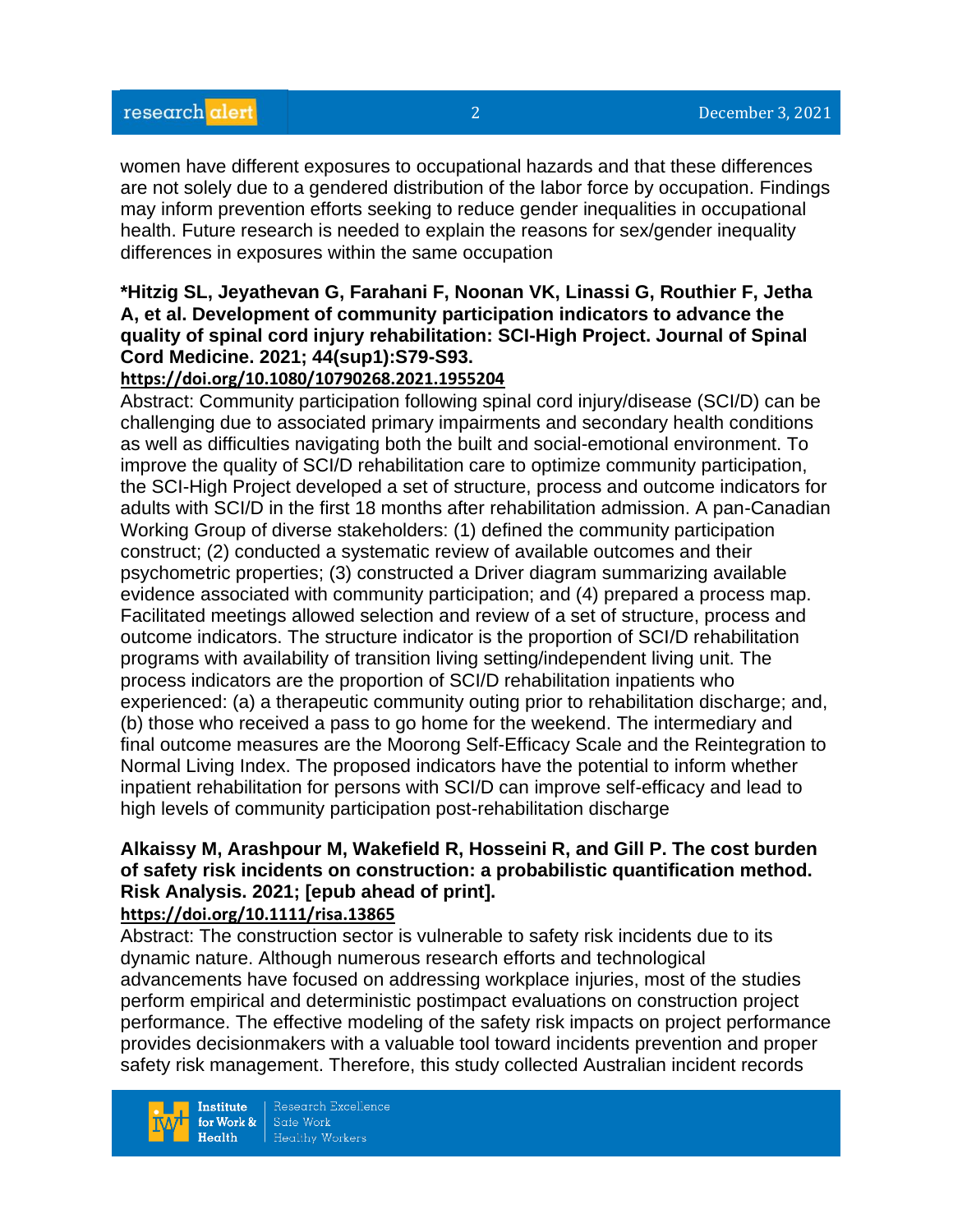from the construction industry from 2016 onwards and conducted discrete event simulation to quantitatively measure the impact of safety risk incidents on project cost performance. Moreover, this study investigated the correlation between safety risk incidents and the age of injured workers. The findings show a strong correlation between the middle-aged workforce and the severity of incidents on project cost overruns. The ex-ante, nondeterministic analysis of safety risk impacts on project performance provides insightful results that will advance safety management theory in the direction of achieving zero harm workplace environments

#### **Bahadir-Yilmaz E and Kursun A. Opinions of staff working in workplaceviolence-related units on violence against nurses: a qualitative study. Archives of Environmental & Occupational Health. 2021; 76(7):424-432. <https://doi.org/10.1080/19338244.2020.1832035>**

Abstract: The aim of this study was to assess the opinions of staff working in workplace-violence related units on violence against nurses. A qualitative and descriptive design was used. The participants were seven nurses, one biologist, and one social worker who agreed to attend an interview and worked in employee rights unit or occupational health and safety unit. Data were collected from June to December 2017. The interviews were analyzed with content analysis. Four main themes were identified, and the themes were the following: (1) risk factors; (2) reporting of violence; (3) consequences of violence; and (4) prevention and control. In summary, factors related to the patient, the nurse, and the physical structure of the hospital were determined

## **Black NL, Tremblay M, and Ranaivosoa F. Different sit:stand time ratios within a 30-minute cycle change perceptions related to musculoskeletal disorders. Applied Ergonomics. 2022; 99:103605.**

**<https://doi.org/10.1016/j.apergo.2021.103605> [open access]**

Abstract: Regular standing interruptions to sedentary work are recommended, but their dosage is understudied. To measure perception variations associated with different sit:stand ratios, 16 people used six ratios (30:0, 27:3, 24:6, 21:9, 18:12 and 15:15) within 30-min cycles in their normal office environment. At start and end of each workday, study participants recorded their perception of 11 factors on a 10-point scale. Musculoskeletal discomfort in 10 body regions was measured before and after exposure to sit-stand ratios. Overall preferred ratios were recorded. Sit:stand ratio affected all perceived factors, with impact varying. Standing at least 6 min improved results most overall; however, individual perceived factors were least impacted by any of 30:0, 27:3, 24:6 or 21:9. Preferred sit:stand ratios were 15:15, 18:12 and 21:9. Typically, least liked ratios involved briefest standing (30:0, 27:3, 24:6) although two participants least liked 15:15. Understanding these variations contributes to appropriate standing dosage recommendations

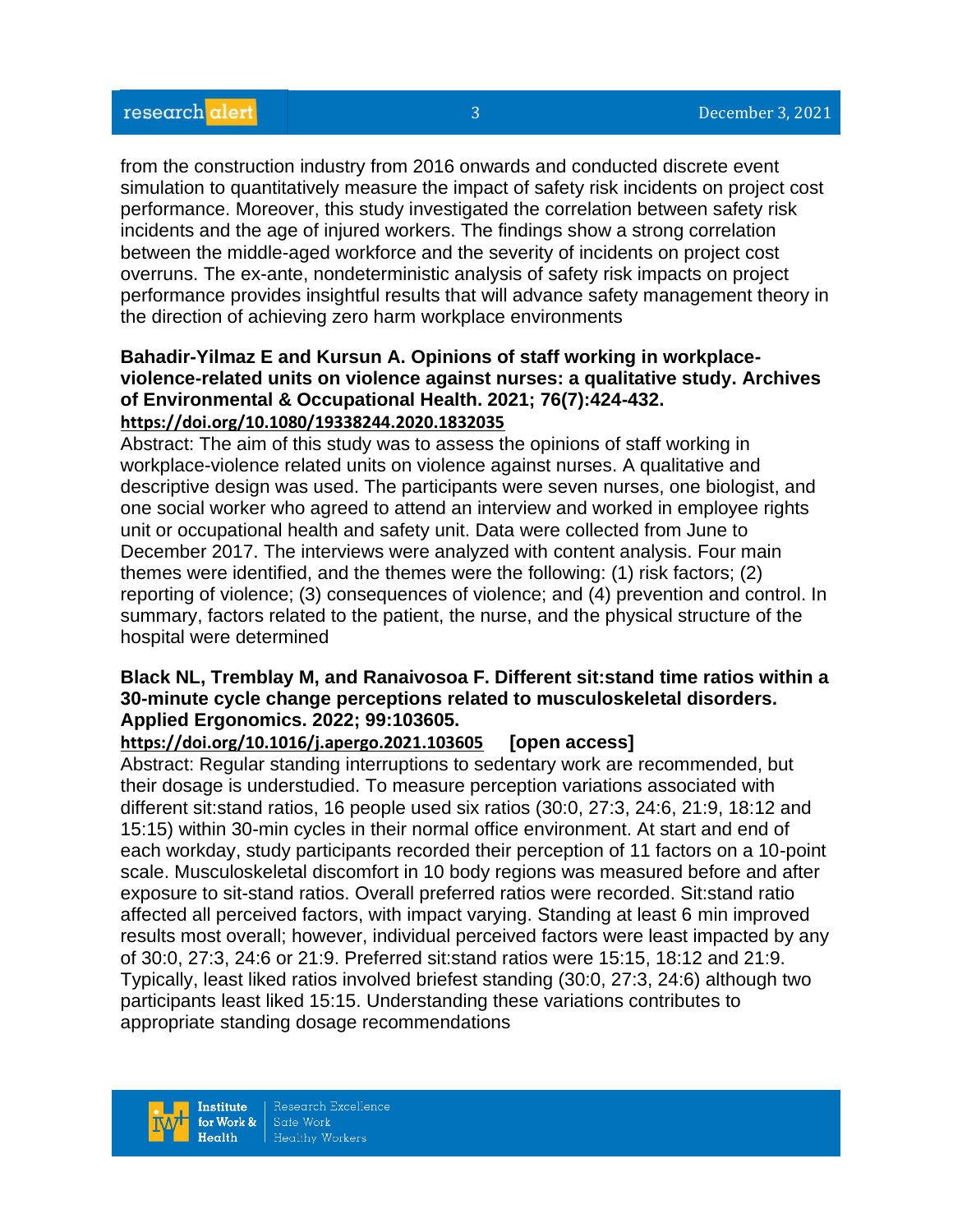#### **Ebrahimi H, Jafarjalal E, Lotfolahzadeh A, and Kharghani Moghadam SM. The effect of workload on nurses' quality of life with moderating perceived social support during the COVID-19 pandemic. Work. 2021; 70(2):347-354. <https://doi.org/10.3233/WOR-210559>**

Abstract: Background: Due to the COVID-19 pandemic in Iran, the number of patients admitted to hospitals and the workload of nurses has increased. High workload can reduce efficiency and quality of life. In the meantime the perceived social support may had a moderating role. Objective: The aim of the study was to investigate the effect of workload and perceived social support on quality of life in nurses who work in COVID-19 inpatient wards. Methods: This was a cross-sectional descriptive-analytic study. 336 nurses who worked in inpatient wards with COVID-19 patients were randomly selected and studied. NASA-TLX Workload Questionnaire, WHO Quality of Life Questionnaire and Multidimensional Social Support Perception Scale were used to data collection. Structural equation modelling in PLS software was used to modelling. Results: The results showed that the average score of workload, perceived social support and quality of life were 80.87±20.17, 56.23±11.46 and 55.87±13.74, respectively. A significant inverse relationship was observed between workload and quality of life (P < 0.05). Also, perceived social support had a moderator effect on relationship between workload and quality of life  $(P < 0.05)$ . Conclusions: High workload can upset the balance between work and life that leads to decrease the quality of life. Perceived social support as a moderator can reduce the negative impact of workload on quality of life. In the COVID-19 pandemic where nurses' workload have increased, by increasing the perceived social support can manage the negative effect of workload.

#### **Eddy EZ, Tickle-Degnen L, and Evenson ME. Occupational therapy fieldwork educators: examining professional quality of life. Work. 2021; 70(2):479-491. <https://doi.org/10.3233/WOR-213586>**

Abstract: BACKGROUND: Occupational therapy practitioners with the simultaneous working role of fieldwork educator support the growth of the profession by supervising students, but little is known about their reported burnout, compassion fatigue, and compassion satisfaction levels, and if specific work characteristics predict those levels. OBJECTIVE: The purpose of this research was to: 1) assess the current levels of compassion fatigue, compassion satisfaction, and burnout in occupational therapy fieldwork educators through The Professional Quality of Life Scale (ProQOL), and 2) to explore how professional characteristic variables correlate and predict the measured constructs of compassion fatigue, burnout, and compassion satisfaction. METHODS: A cross-sectional design was used, and participants were recruited from a convenience sample to complete the ProQOL and a work characteristic questionnaire. RESULTS: On the average, 117 fieldwork educators scored higher on the subscale of compassion satisfaction when compared to those of the normed group. Linear regression analyses revealed that a higher number of roles and greater years working predicted higher compassion satisfaction. CONCLUSIONS: This study

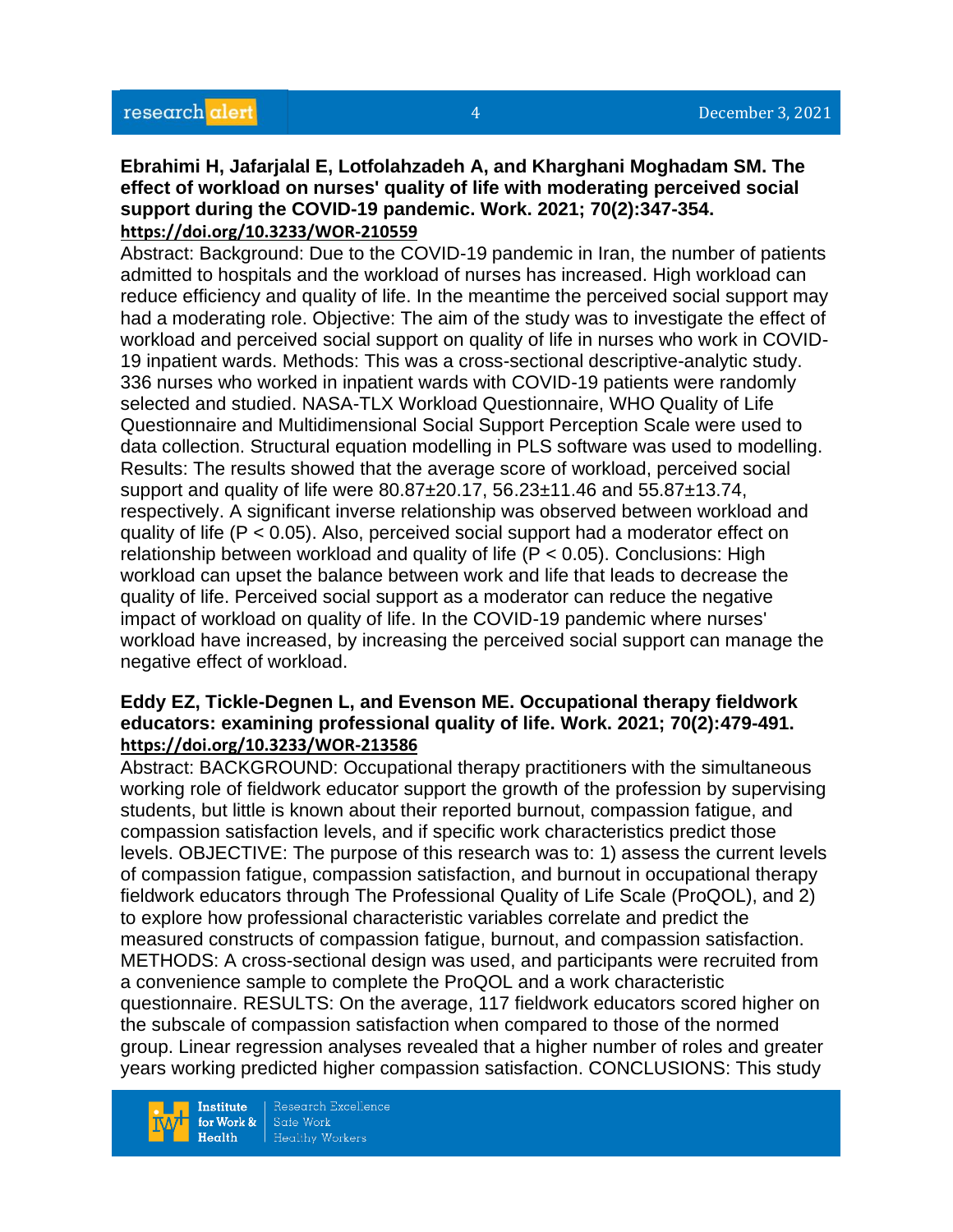contributes to understanding the experiences of fieldwork educators in multiple roles, their reported levels of compassion fatigue, compassion satisfaction, and burnout, and the potential for development of personal, educational and organizational resources to support professional quality of life indicators within the role of fieldwork educator

#### **Guimaraes RM, Muzi CD, Meira KC, Dos Santos RD, Saraiva MM, and Rohlfs DB. Occupational exposure to carcinogens in Brazil: an approach. Archives of Environmental & Occupational Health. 2021; 76(7):414-423. <https://doi.org/10.1080/19338244.2021.1900044>**

Abstract: This study aims to estimate the prevalence of the primary occupational exposures, considered risk factors for Cancer in Brazil. We elaborated two exposure scenarios considering the agents' classification and the intensity of exposure, stratified by Brazilian regions and sex. Two pairs of specialists performed the classification of economic activities and occupations due to exposure. There was an excellent overall agreement (94%) and acceptable overall reliability (kappa 0.92, 95% CI 0.89-0.95). There is a notable difference (595%) in occupational exposure between the north (with a higher concentration of rural areas and extractivism) and southeast (with a higher level of industrial activities). There is a difference in prevalence from 833% for solvents to 1170% for inorganic dust between the two scenarios. There is a heterogeneity of exposures according to location, sex, circumstance, and sensitiveness of classification

## **Kuper H, Hameed S, Reichenberger V, Scherer N, Wilbur J, Zuurmond M, et al. Participatory research in disability in low-and middle-income countries: what have we learnt and what should we do? Scandinavian Journal of Disability Research. 2021; 23(1):328-337.**

### **<https://doi.org/10.16993/sjdr.814> [open access]**

Abstract: Disability scholarship has embraced participatory research methods to support the collection of more relevant, ethical and potentially higher quality data. However, most of the relevant literature focusses on high-income settings. Discussions on the challenges and opportunities in using these approaches in lowand middle-income countries (LMICs) is sparse. The aim of this paper is to critically reflect on the participatory approaches used in disability research in LMIC contexts by the International Centre for Evidence in Disability to learn lessons for future research. Studies were selected from ICED's portfolio to consider participation at different stages in the research cycle and to critique the extent to which this was achieved. Studies set in the Gaza Strip and Malawi demonstrated the potential for involving people with disabilities in research planning through collaborative workshops and steering groups. Studies highlighted the opportunities and practical strategies for including disabled researchers in quantitative (India) and qualitative (Nepal) research. In Colombia, the use of participatory video enriched the interview data collected concurrently. Experiences in Malawi highlighted challenges of participatory analysis and how these could be addressed. In Vanuatu, PhotoVoice was used in

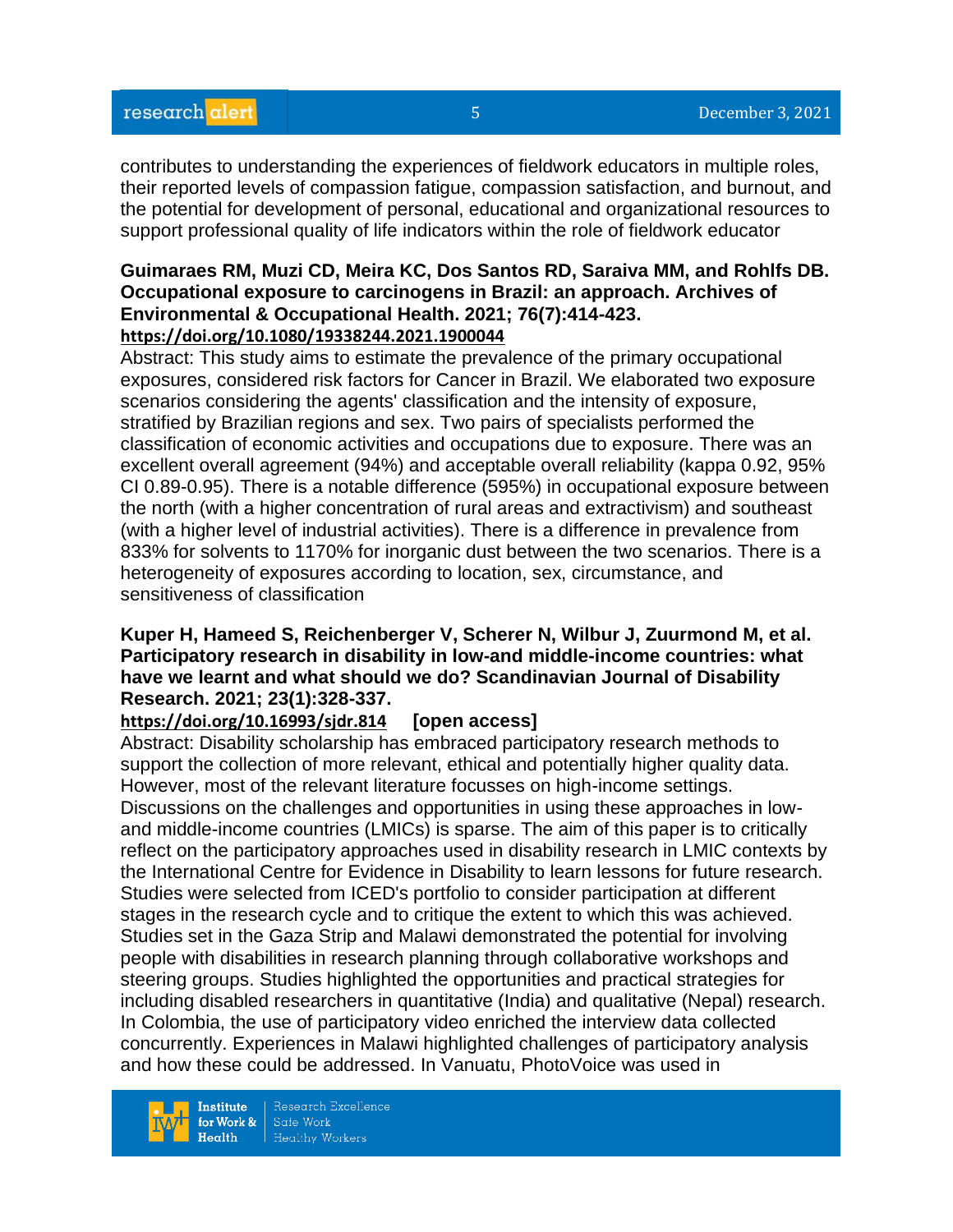dissemination, which helped in conveying lived experiences behind data. Similarly, in Brazil, involving caregivers of disabled children in dissemination workshops and publications provided important insight and potential for impact. Inclusion in analysis steps is potentially more challenging. In conclusion, meaningful participation of people with disabilities throughout the research cycle is achievable in LMICs and can potentially improve research quality and lead to more relevant programmes.

## **Ochoa-Leite C, Bento J, Rocha DR, Vasques I, Cunha R, Oliveira A, et al. Occupational management of healthcare workers exposed to COVID-19. Occupational Medicine. 2021; 71(8):359-365.**

## **<https://doi.org/10.1093/occmed/kqab117> [open access]**

Abstract: BACKGROUND: The year 2020 was marked by the new coronavirus pandemic, resulting in millions of cases and deaths, placing healthcare workers at high risk of infection. AIMS: The aim of this study was to describe the role of an occupational health service during coronavirus disease 2019 pandemic in an oncologic hospital and characterize the most likely sources of viral infection. METHODS: The information of all healthcare workers with severe acute respiratory syndrome coronavirus 2 (SARS-CoV-2) infection from 11 March to 15 December 2020 was collected through an epidemiological survey conducted during contact tracing. The data extracted included gender, age, comorbidities, occupational group, source of infection, clinical presentation, duration of the disease, need for hospitalization and persistent or late symptoms after disease or upon returning to work. RESULTS: Out of a total of 2300 workers, 157 were infected, consisting of nurses (36%), nurse assistants (33%) and diagnostic and therapeutic professionals (10%). Physicians and administrative staff accounted for 8% each. The most frequently reported source of infection was occupational (43%), owing to worker-toworker transmission (45%) and patient-to-worker transmission (36%). The most frequent moments of infection perceived corresponded to the removal of protective equipment during meals and moments of rest in the staff and changing rooms. CONCLUSIONS: The study revealed that occupational transmission from patients and colleagues might be an important source of SARS-CoV-2 infection in healthcare workers. Spread between colleagues accounted for 45% of the occupational source infections reported. Implementing physical distancing measures and limiting the number of people in changing and rest rooms could significantly reduce infection and related absenteeism

## **Rashid M, Kristofferzon ML, and Nilsson A. Predictors of return to work among women with long-term neck/shoulder and/or back pain: a 1-year prospective study. PLoS ONE. 2021; 16(11):e0260490.**

**<https://doi.org/10.1371/journal.pone.0260490> [open access]**

Abstract: Background: Sick leave due to musculoskeletal pain, particularly in the neck/shoulders and back, is one of the major public health problems in Western countries such as Sweden. The aim of this study was to identify predictors of return to



Research Excellence Safe Work **Healthy Workers**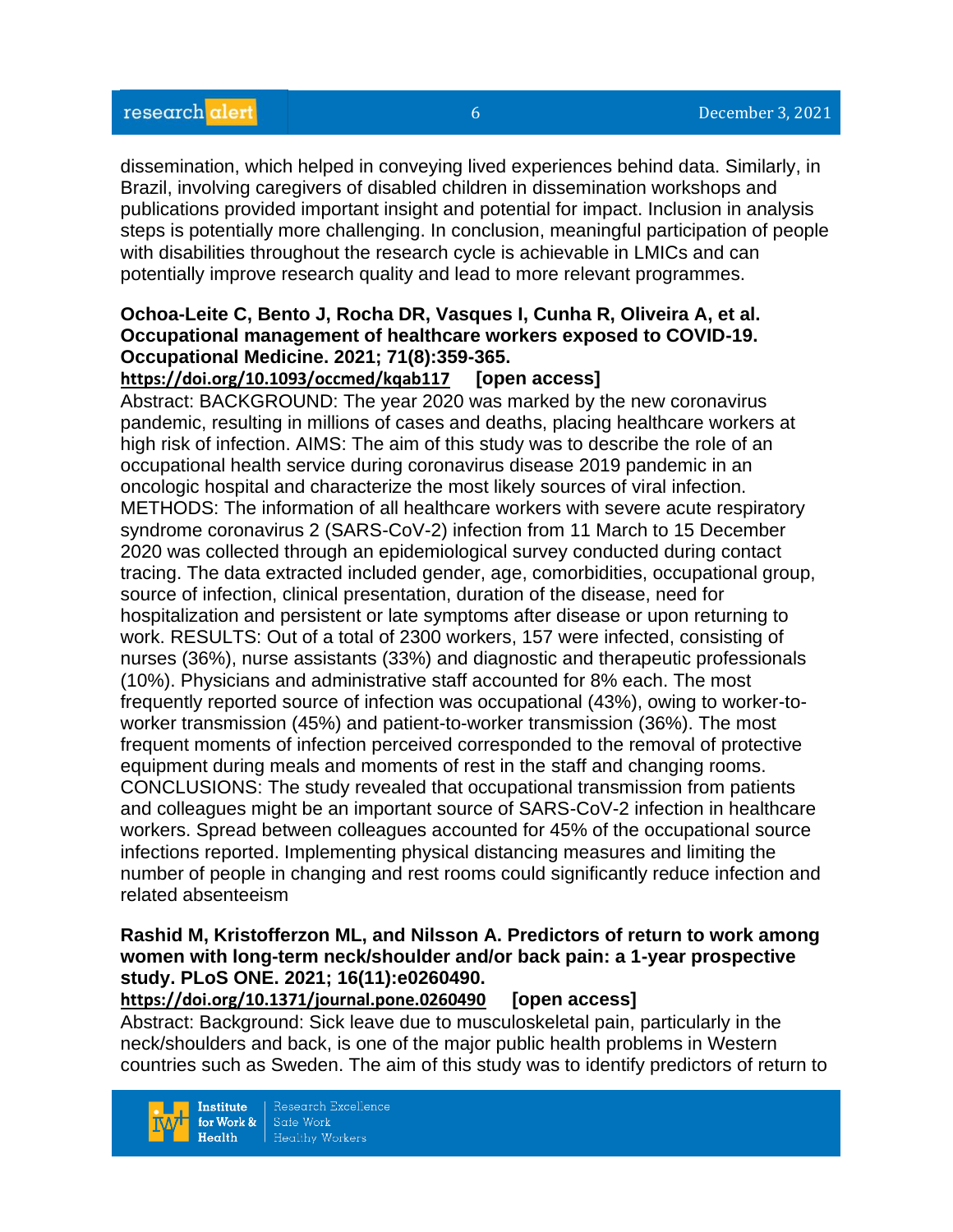work (RTW) among women on sick leave due to long-term neck/shoulder and/or back pain. Methods: This was a prospective cohort study with a 1-year follow-up. The study participants were recruited from a local Swedish Social Insurance Agency register and had all been on sick leave for  $= 1$  month due to long-term  $(= 3$  months) neck/shoulder and/or back pain. Data on predictors and outcome were collected using a selfadministered questionnaire. A total of 208 women aged 23-64 years were included at baseline, and 141 responded at the 1-year follow-up. Cluster analyses were performed to identify one predictor from each cluster for use in the regression model. Results: At the 1-year follow-up, 94 of the 141 women had RTW and 47 had not. Women who engaged in more coping through increasing behavioral activities (OR: 1.14, 95% CI: 1.03-1.25) and those who more strongly believed they would return to the same work within 6 months (OR: 1.22, 95% CI: 1.10-1.37) had an increased probability of RTW. Receiving more social support outside work (OR: 0.50, 95% CI: 0.28-0.92) decreased the odds of RTW at the 1-year follow-up. Conclusions: Behavioral activities, beliefs about returning to the same work, and social support outside work were predictors of RTW at the 1-year follow-up. Healthcare professionals should consider these predictors in their efforts to prevent prolonged sick leave and to promote RTW in this population.

## **Senthanar S, Koehoorn M, Tamburic L, Premji S, Bultmann U, and McLeod CB. Differences in work disability duration for immigrants and Canadian-born workers in British Columbia, Canada. International Journal of Environmental Research and Public Health. 2021; 18(22):1794.**

### **<https://doi.org/10.3390/ijerph182211794> [open access]**

Abstract: This study aimed to investigate differences in work disability duration among immigrants (categorized as economic, family member or refugee/other classification upon arrival to Canada) compared to Canadian-born workers with a work-related injury in British Columbia. Immigrants and Canadian-born workers were identified from linked immigration records with workers' compensation claims for work-related back strain, connective tissue, concussion and fracture injuries requiring at least one paid day of work disability benefits between 2009 to 2015. Quantile regression investigated the relationship between immigration classification and predicted work disability days (defined from injury date to end of compensation claim, up to 365 days) and modeled at the 25th, 50th and 75th percentile of the distribution of the disability days. With a few exceptions, immigrants experienced greater predicted disability days compared to Canadian-born workers within the same injury cohort. The largest differences were observed for family and refugee/other immigrant classification workers, and, in particular, for women within these classifications, compared to Canadian-born workers. For example, at the 50th percentile of the distribution of disability days, we observed a difference of 34.1 days longer for refugee/other women in the concussion cohort and a difference of 27.5 days longer for family classification women in the fracture cohort. Economic immigrants had comparable disability days with Canadian-born workers, especially at the 25th and 50th percentiles of the

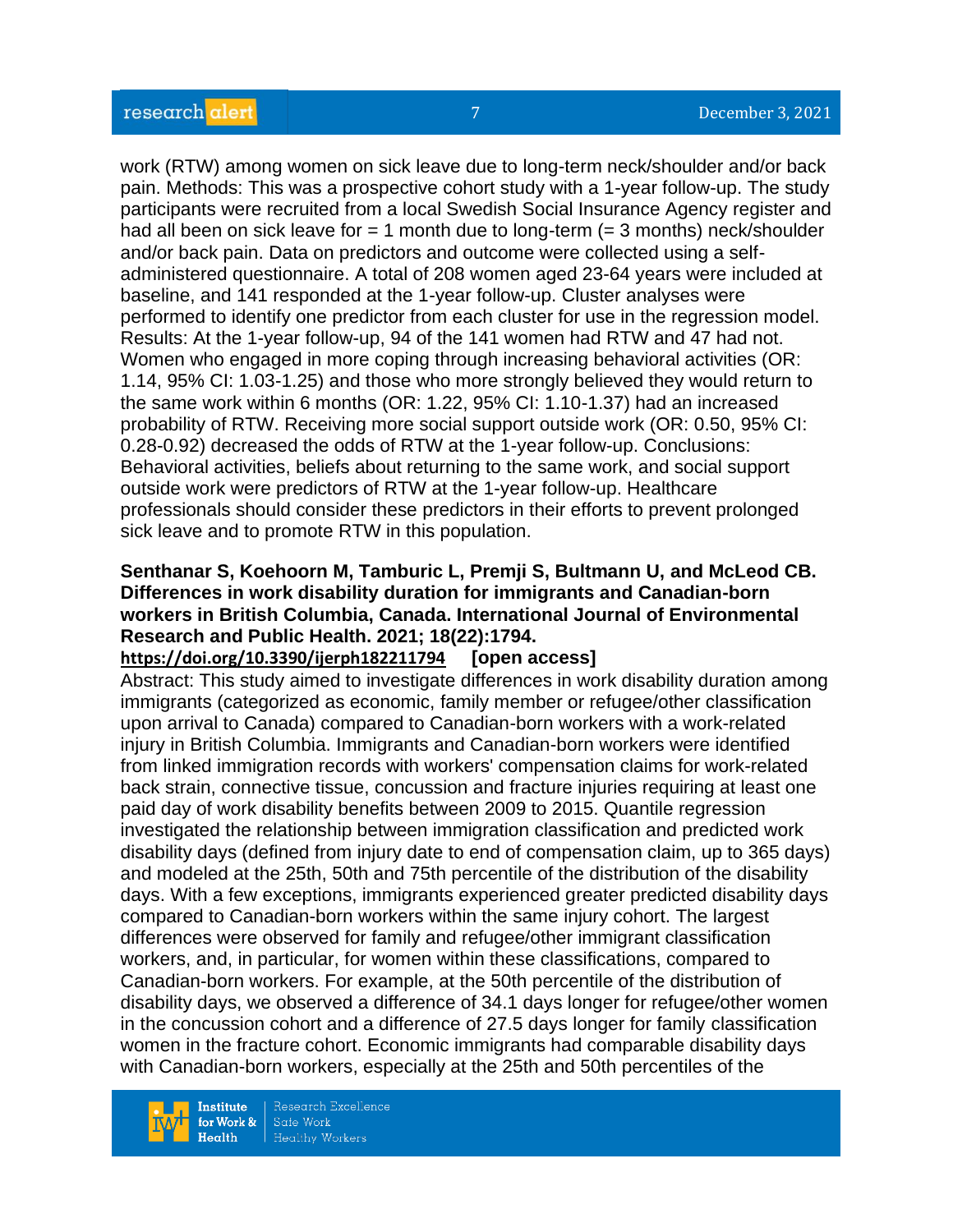distribution. Immigrant workers' longer disability durations may be a result of more severe injuries or challenges navigating the workers' compensation system with delays in seeking disability benefits and rehabilitation services. Differences by immigrant classification speak to vulnerabilities or inequities upon arrival in Canada that persist after entry to the workforce and warrant further investigation for early mitigation strategies

#### **Siu OL and Ng TK. Family-to-work interface and workplace injuries: the mediating roles of burnout, work engagement, and safety violations. International Journal of Environmental Research and Public Health. 2021; 18(22):11760-**

## **<https://doi.org/10.3390/ijerph182211760> [open access]**

Abstract: Past research has primarily investigated the role of the negative side (familyto-work conflict; FWC) of the family-to-work interface in workplace safety outcomes and neglected the positive side (family-to-work enrichment; FWE). Moreover, the mechanism underlying the relation between the family-to-work interface and workplace safety has not been well studied. From the perspectives of the job demands-resources model as well as conservation of resources theory, this study endeavors to extend the current literature on workplace safety by evaluating the mediating roles of burnout, work engagement, and safety violations in the associations of FWC and FWE with workplace injuries. Two-wave longitudinal survey data were obtained from 233 Chinese employees in two high-risk industries (nursing and railways). The hypothesized longitudinal mediation model was analyzed with the structural equation modeling technique. It was revealed that the association of FWE with workplace injuries was mediated by work engagement and then safety violations. Burnout was found to mediate the association of FWC with workplace injuries. Safety violations were also found to mediate the association of FWC with workplace injuries. The present findings offer insights into the underlying mechanisms by which the family-to-work interface influences workplace injuries

#### **Sun C, Hon CKH, Way KA, Jimmieson NL, and Xia B. The relationship between psychosocial hazards and mental health in the construction industry: a metaanalysis. Safety Science. 2022; 145:105485. <https://doi.org/10.1016/j.ssci.2021.105485>**

## **Tseng LP, Chuang MT, and Liu YC. Effects of noise and music on situation awareness, anxiety, and the mental workload of nurses during operations. Applied Ergonomics. 2022; 99:103633.**

## **<https://doi.org/10.1016/j.apergo.2021.103633>**

Abstract: This study aims to explore the effects of noise and music types on nurses' anxiety, mental workload and situation awareness during an operation. Participants included 20 circulating nurses (CNs) and 16 nurse anesthetists (NAs) who completed a total of 70 operations in which each operation required one CN and one NA. The

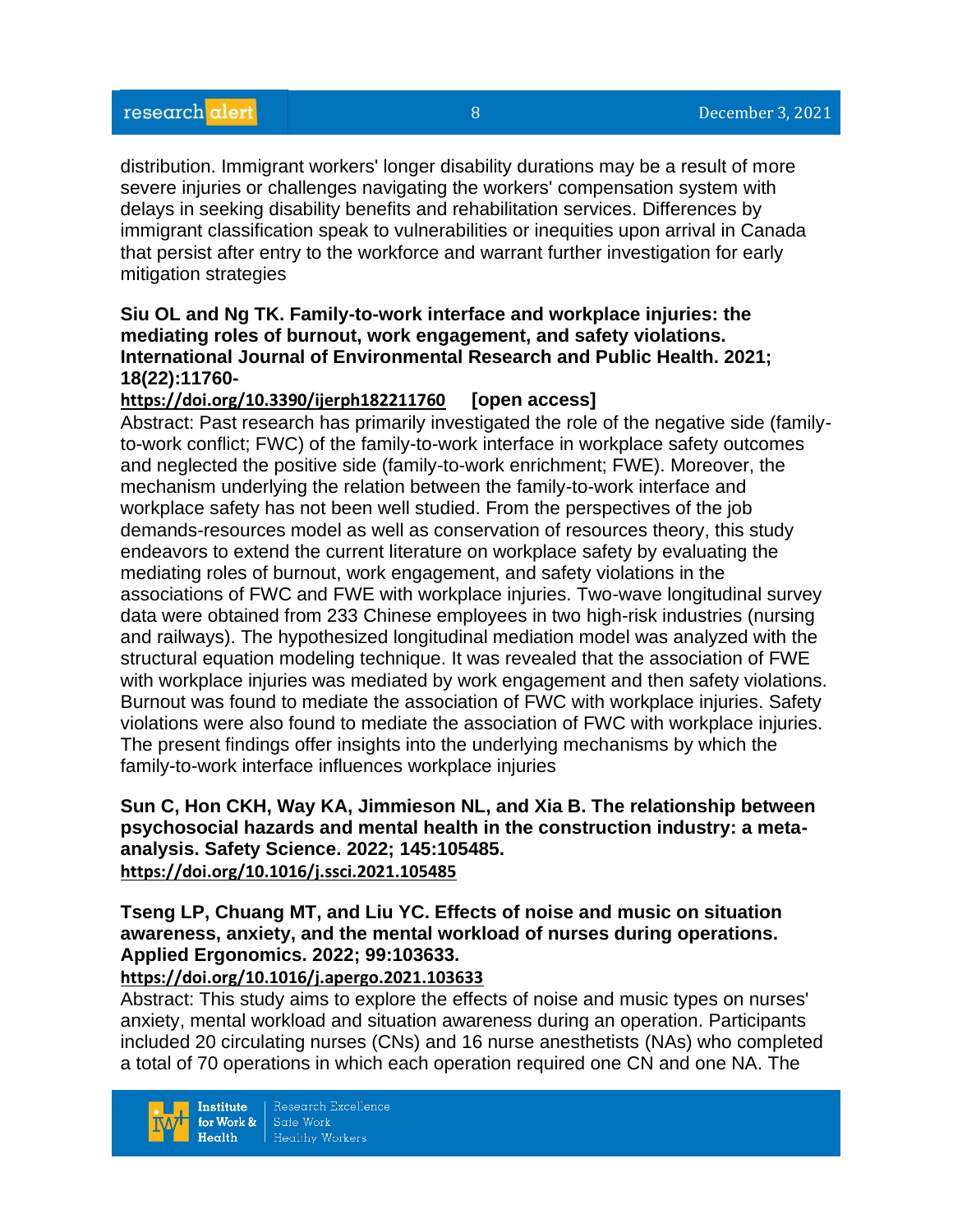experiment was separated into a control group (operating noise only) vs. an experimental group (3 different music types-between subjects and 2 music volume levels-within-subjects). Results showed that all participants had excellent situation awareness performance despite their mental workload showing significant differences in various phases of the surgery. Music at 55-60 dB caused lower mental workloads and anxiousness for nurses than those exposed to levels of 75-80 dB. When Mozart's music was played, the participants' mental workload and situation anxiety were lower than when exposed to other music types. Music played at 60 dB during an operation may be a feasible solution to mitigate the negative effects of extra noise and thus improve the nurses' performance.

#### **De Wind, A, Beckers DG, Nijp HH, Hooftman W, De Boer AG, and Geurts SA. Working from home: mismatch between access and need in relation to workhome interference and fatigue. Scandinavian Journal of Work, Environment & Health. 2021; 47(8):619-627.**

#### **<https://doi.org/10.5271/sjweh.3983>**

Abstract: OBJECTIVES: Working from home (WfH) is a promising practice that may enable employees to successfully and sustainably combine work and private life. Yet, not every employer facilitates WfH and not every employee has similar needs concerning the practice. The current study aims to examine the association of a WfH mismatch with work-home interference (WHI) and fatigue. METHODS: Data on WfH, WHI, and fatigue of a quasi-representative sample of 2374 Dutch employees in 2012/13 and a follow-up measurement one year later were used. Cross-sectional and longitudinal regression analyses were conducted to investigate the cross-sectional and temporal associations between WfH mismatch on the one hand and (changes in) time-based and strain-based WHI and fatigue on the other hand. RESULTS: In the cross-sectional analyses, WfH mismatch was significantly associated with higher time-based WHI (B=0.13), strain-based WHI (B=0.17) and more fatigue (B=0.32). WfH mismatch was not associated with changes in these outcomes after one year of follow-up. CONCLUSIONS: A tailored WfH organizational policy, in which employees' need for working from home is taken into account, may be a fruitful approach to utilize WfH as a way for employees to successfully and sustainably combine work and private life to its full potential

#### **Zlatar T, Junior BB, Bezerra LM, Araujo Brito MM, Costa JT, Vaz M, et al. Safety and health risks for workers exposed to cold thermal environments: a frozen food processing industry perspective. Work. 2021; 70(2):645-655. <https://doi.org/10.3233/WOR-213600>**

Abstract: Background: Environmental temperatures in the fresh food industry vary from 0°C to 10°C, and go below -20°C for the frozen food industry, representing risk for the health and safety of workers involved. Objective: The aim of this work was to evaluate the cold thermal stress risks for workers working in a frozen food industry. Methods: A total of 27 acclimatized workers (13 male and 14 female) participated in a